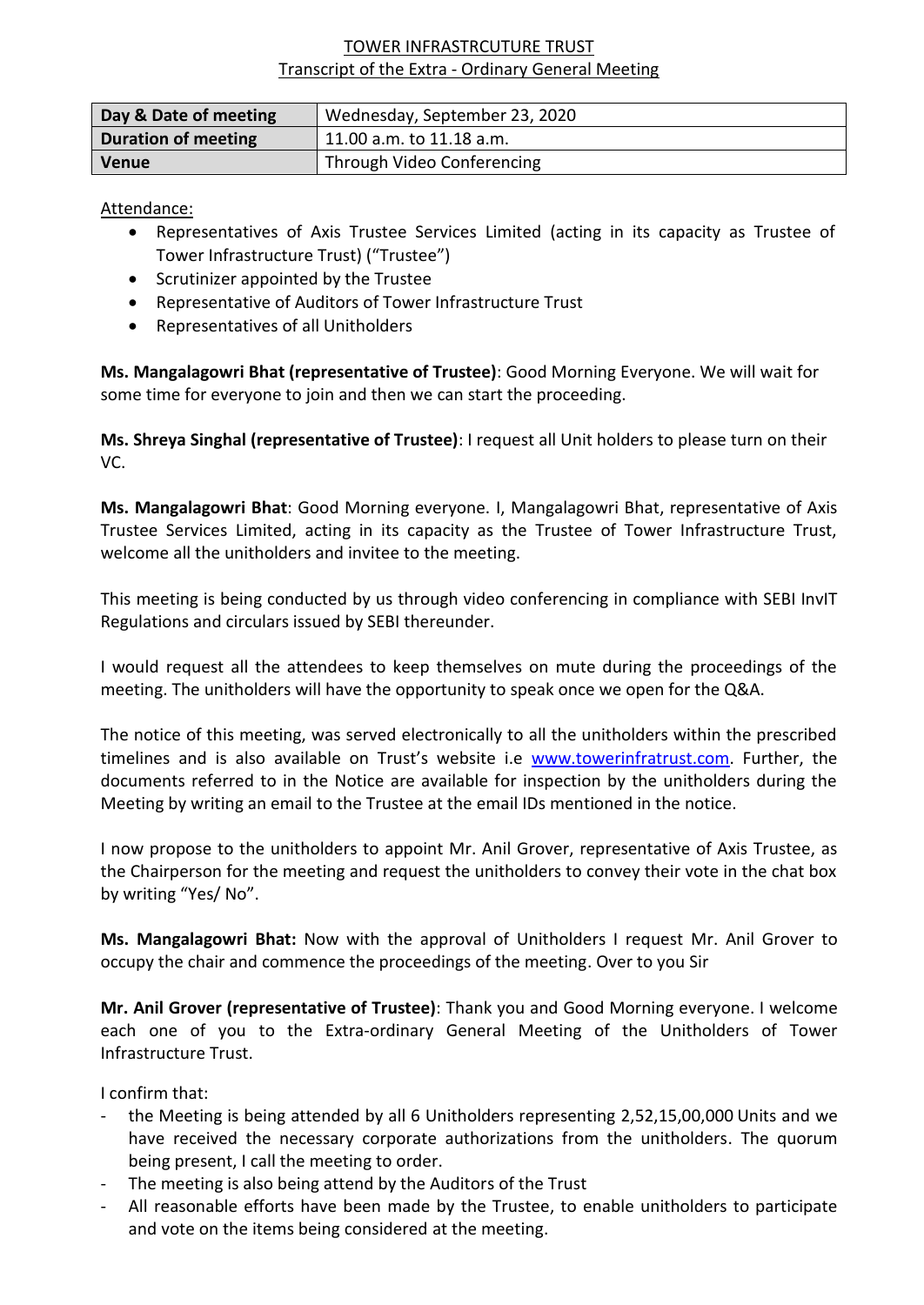- Facility for remote e-voting was open for unitholders till Monday, September 21, 2020 at 6:00 p.m. and the facility for e-voting at the meeting is also available for unitholders.
- Only those unitholders who have not casted their votes through remote e-voting are eligible to cast their vote at the meeting.
- We have appointed Mr. Jatin Prabhakar Patil as the Scrutinizer to scrutinize the entire voting process i.e. remote e-voting and e-voting at the Meeting, in a fair and transparent manner.
- The Scrutinizer is present at the meeting and he will submit his report to the Trustee by end of the day.
- On the basis of Scrutinizer's Report, the result of the voting will be announced by the Trust by end of the day which will then be submitted to BSE Limited and will also be uploaded on the website of the Trust.
- With the permission of the Unitholders present at the meeting, I take the Notice of the Meeting as read.
- We are now taking up the following agenda item as per the Notice.

## **Mr. Anil Grover**: Agenda for the meeting

The agenda for the meeting is to consider and approve change in the Investment Manager of Tower Infrastructure Trust from Infinite India Investment Management Limited to WIP (India) Private Limited.

Material facts and reasons for the proposed agenda was briefed in the explanatory statements forming part of the Notice of the meeting circulated to the unitholders.

The Unitholders who wish to speak or have any query on the agenda item may either post their question in the chat box or click on the "Raise Hand" tab available on the screen.

So if there any questions you can ask.

So, if not, then we will now commence the e-voting process for voting at the meeting and I would request Ms. Shreya to brief the unitholders on the voting process.

## **Ms. Shreya Singhal:**

Thank You Anil Sir. Dear Unit Holders,

- Link for e-voting is being shared in the chat box *(please click on the message icon on your teams window to access the chat box)*
- E-voting shall be exercised by only those Unitholders who have not exercised their option of remote e-voting earlier.
- In case a Unitholder who has already exercised their vote through remote e-voting also votes at the meeting, his votes cast earlier through remote e-voting will be considered.
- You are requested to click on the link and fill in the required details i.e. Name of the unitholder, DP ID/Client ID, No. of Units held and give assent/dissent on the resolution (In case you require any assistance with the details, please use the chat box or call on the designated numbers mentioned in the notice).
- You are requested to verify all the details before submitting the form and then Click on Submit.
- Multiple representatives attending on behalf of the Unitholder are requested to submit the form only once.
- I request all the Unitholders to confirm if they are able to access the chat box.

(Link of form followed in chat box.)

**Unit holder**: This form is not accepting the response